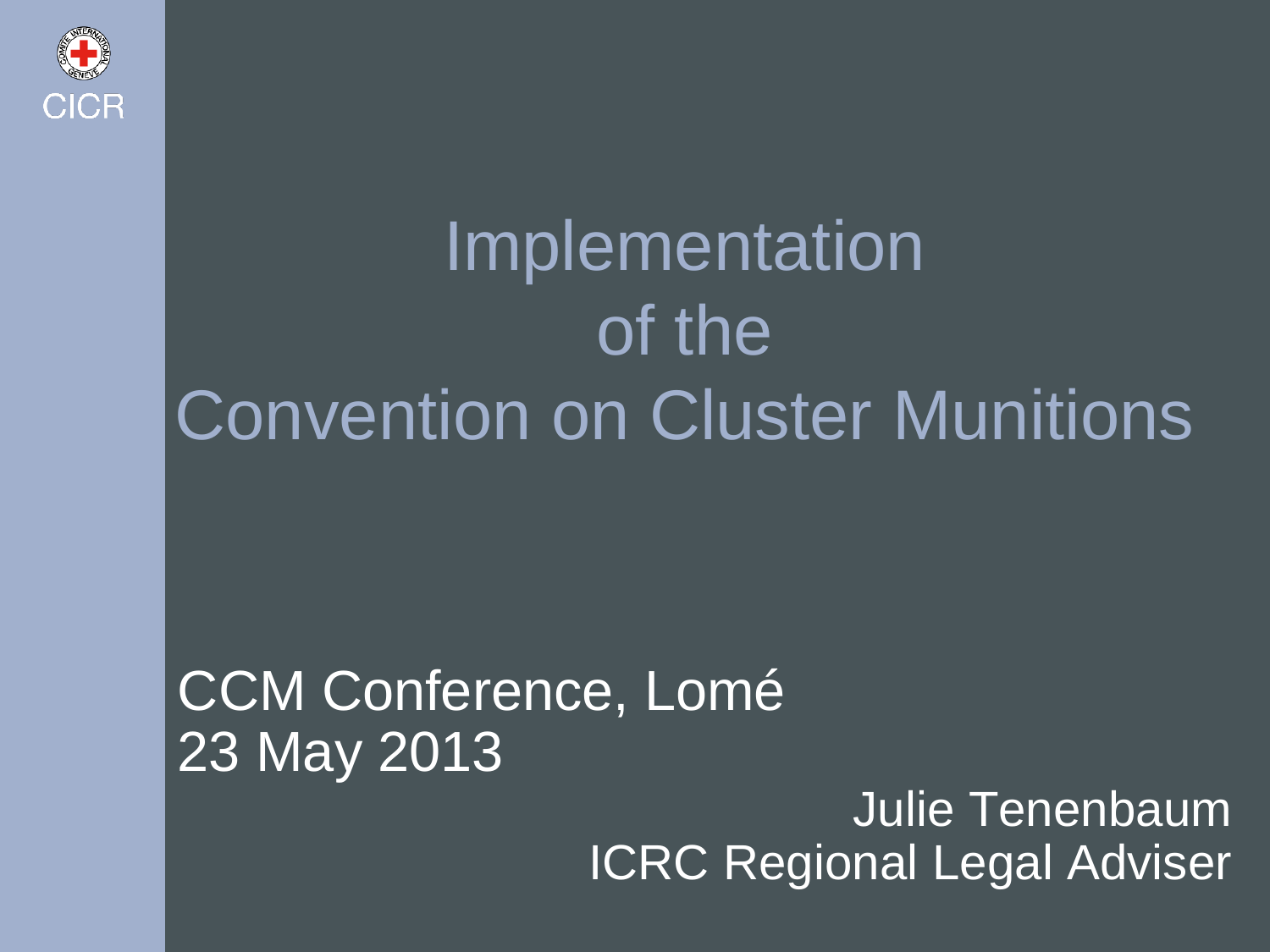

## **Overview**

### 1. The CCM– Legal framework

### 2. Implementation – National Measures

## 3. Reporting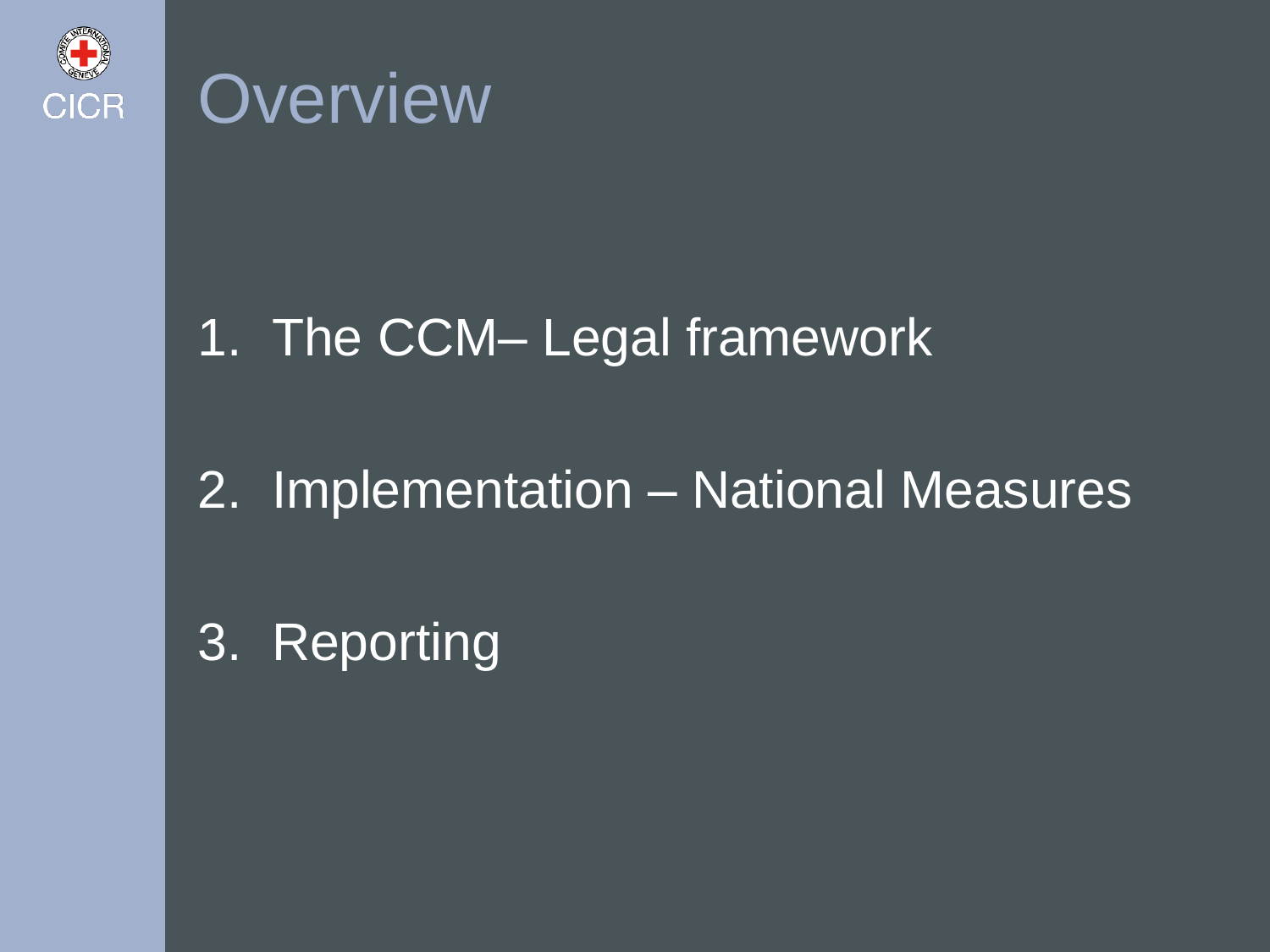

# 1. CCM – Legal Framework

#### Structure and Objectives:

- Regulation / Prevention of contamination
- Destruction of stocks and clearance of areas with cluster munitions
- Protection of civilians in affected areas and assistance to victims
- Assistance and cooperation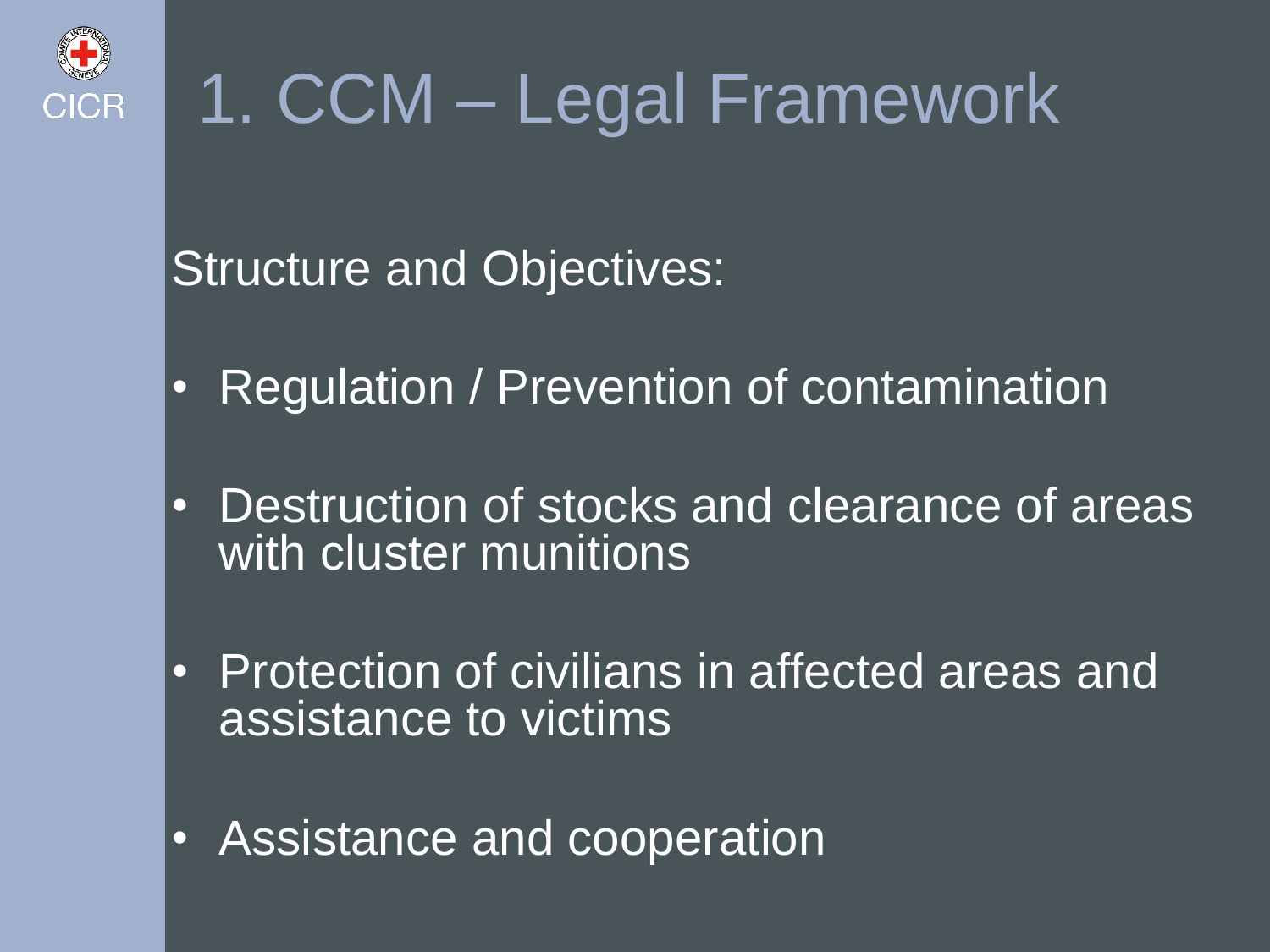

- Absolute ban: each State Party undertakes **never under any circumstances** to use, develop, produce, otherwise acquire, stockpile, retain or transfer (or assist, encourage or induce anyone else)
- Stockpile destruction (8 years)
- Clearance (10 years)
- Reporting obligations
- Robust victim assistance provisions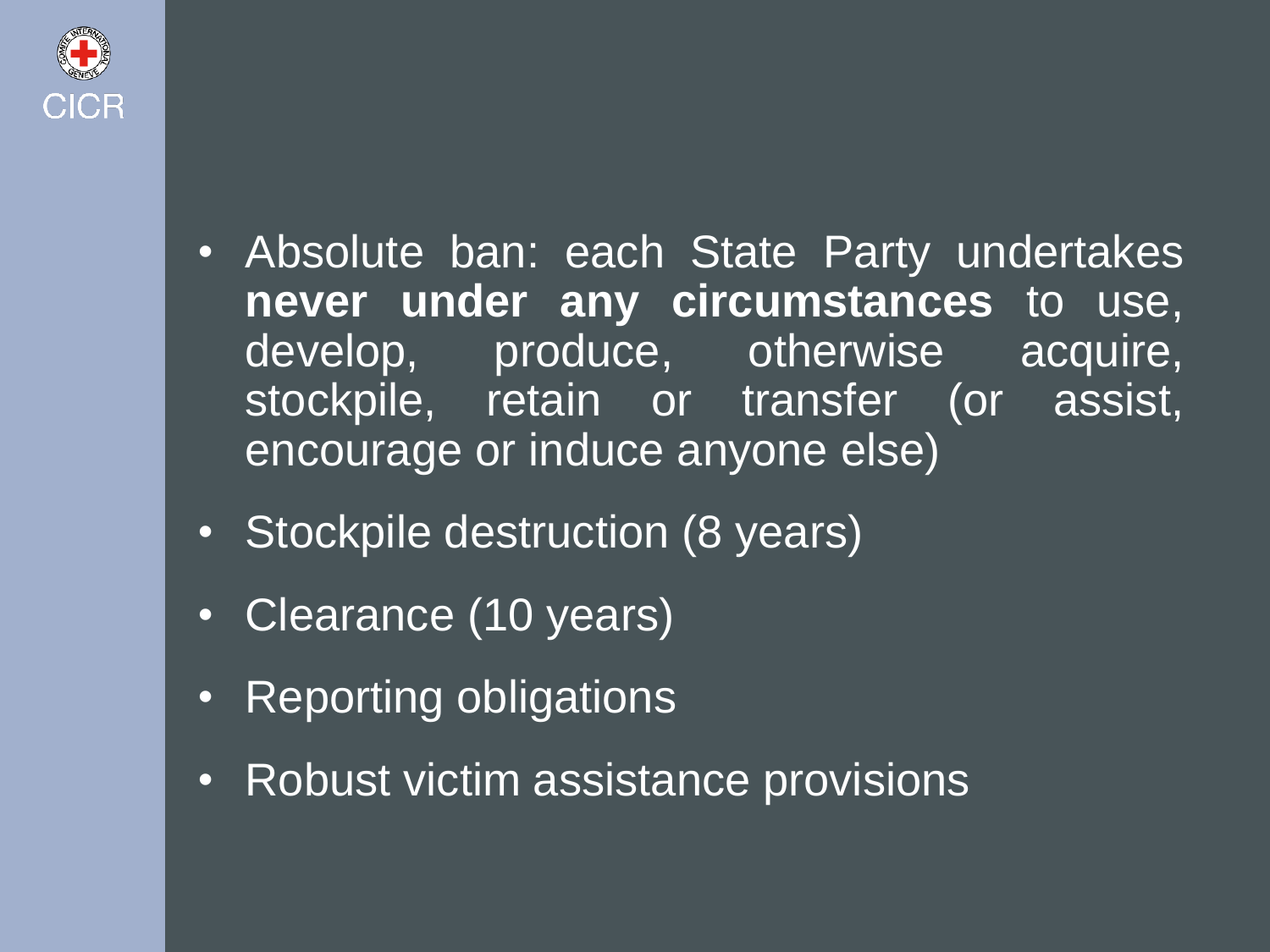

## 2. Implementation – National measures

"Each State Party shall take all appropriate **legal**, **administrative** and **other measures**, including the imposition of **penal sanctions**, to **prevent and suppress any activity prohibited** to a State Party under this Convention undertaken by persons or on territory under its jurisdiction or control." (Art.9 CCM)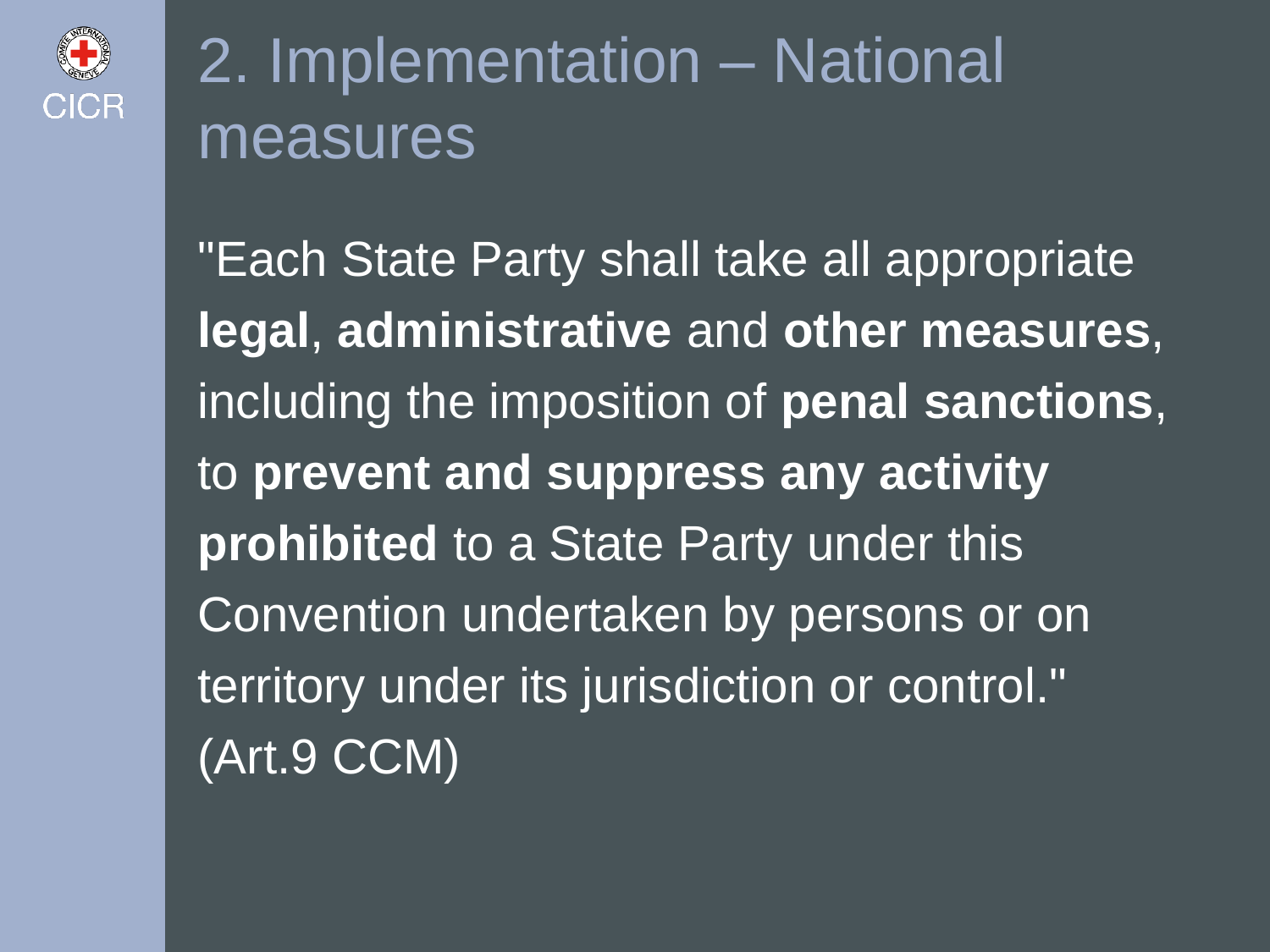

## Core provisions - penal provisions

#### It is a criminal offence to:

- ► use cluster munitions;
- ▶ develop or produce cluster munitions;
- **acquire cluster munitions;**
- possess, retain or stockpile cluster munitions;
- $\triangleright$  transfer cluster munitions to anyone.

Also applies to explosive bomblets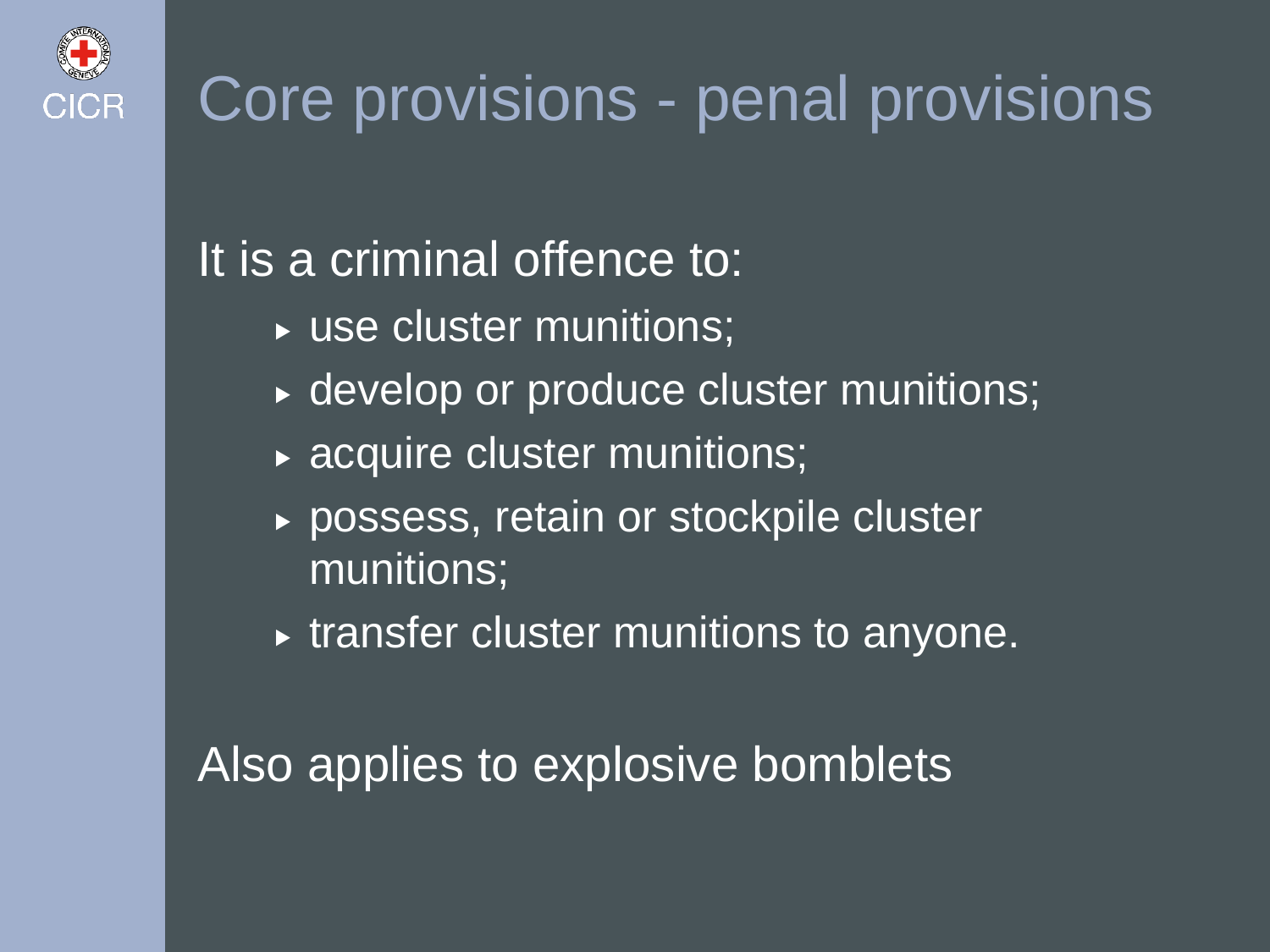

# Penal provisions (cont…)

- Ancillary offences: assist, encourage, induce
- Criminal liability of body corporate
- Exceptions: permitted conduct: by official: criminal proceedings, destruction, rendering clusters harmless, retaining or delivering for destruction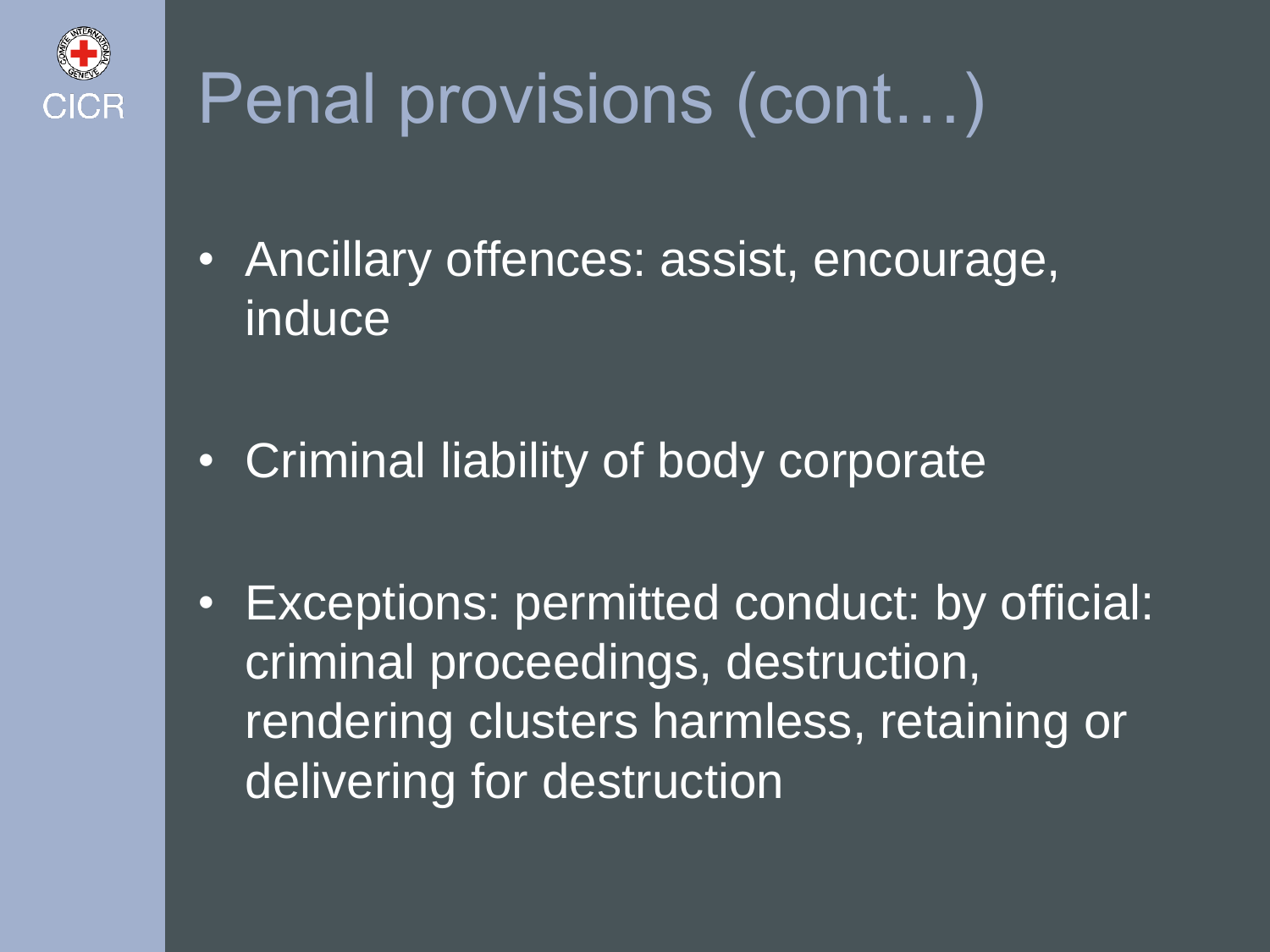

## Other provisions (not in NZ model law)

- Notification of possession of clusters
- Destruction of stockpiles
- Contaminated areas: marking, clearance and destruction
- Education and victim assistance: needs assessment; national laws, policies, plan, and budget
- Permission to retain, acquire, transfer: training, counter measures
- Request for information and related offences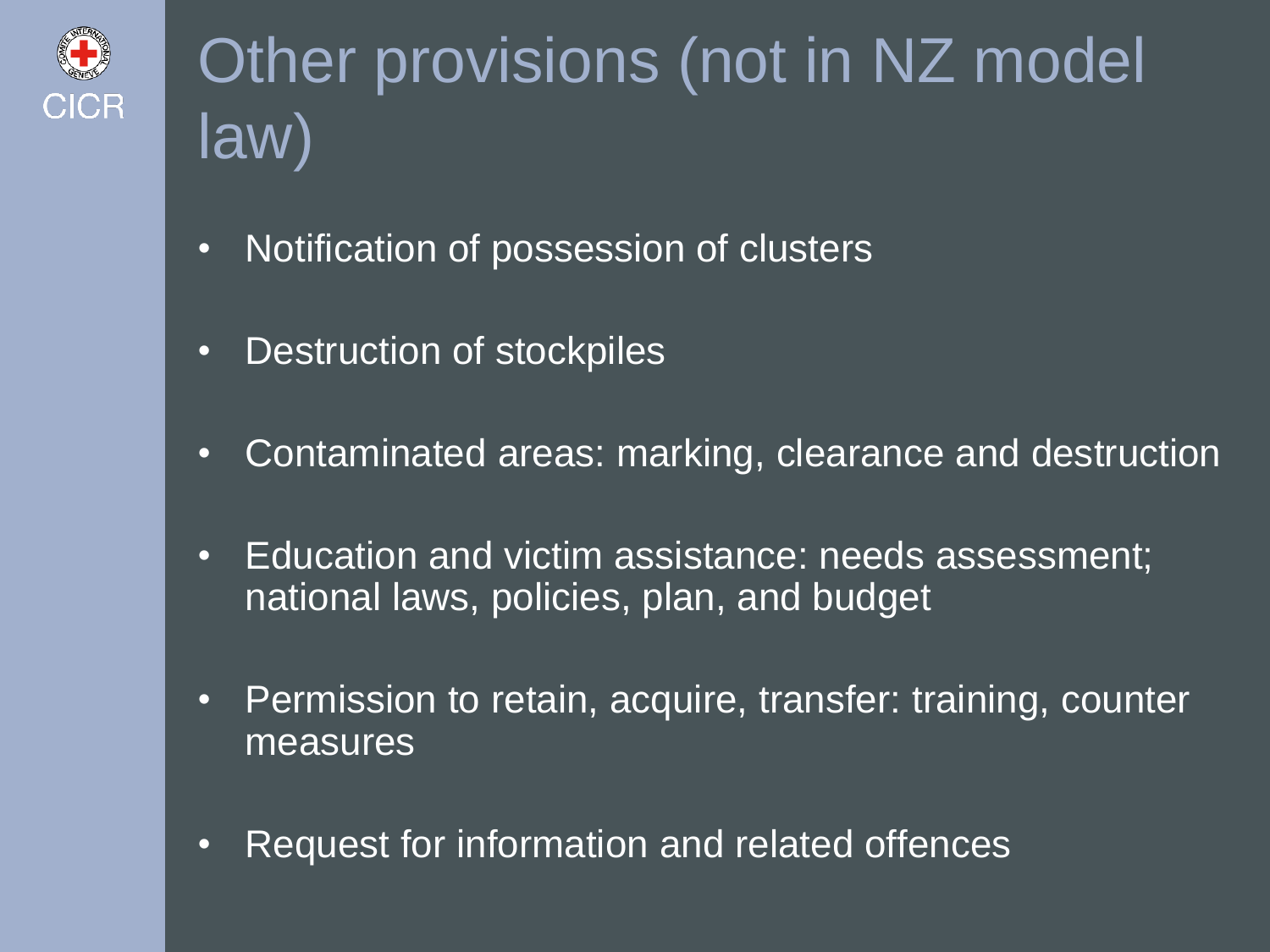

# What type of law?

- Common law States self standing Act (CCM alone or CCM and other weapons)
- Civil law States either self standing Act (CCM alone or with other weapons) or amendments to the penal code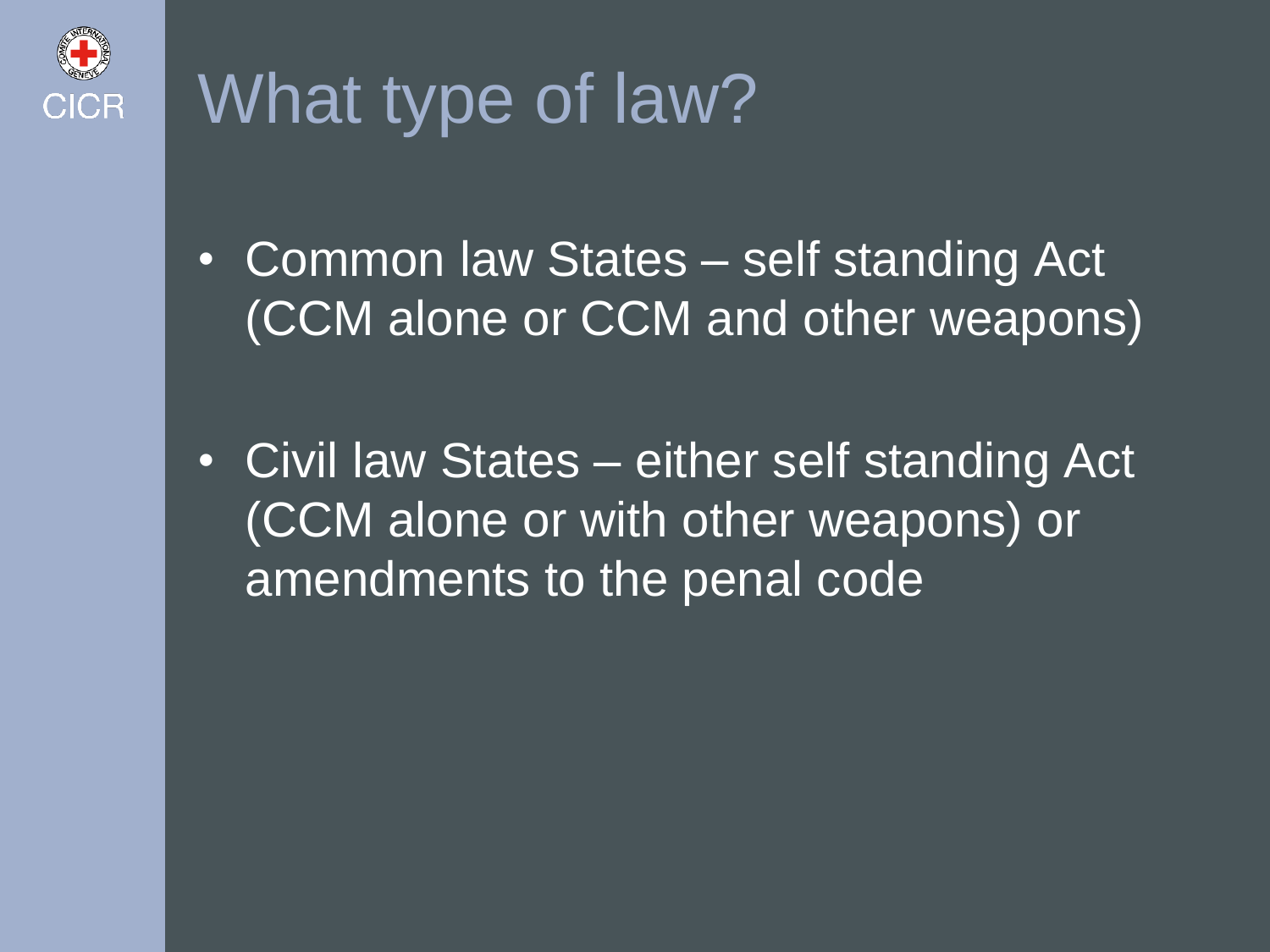

# 3. Reporting

- Art. 7 transparency measures: initial report and annual updates, including:
	- description of stockpiles and of affected areas
	- destruction / clearance measures
	- national implementation measures
- www.unog.ch